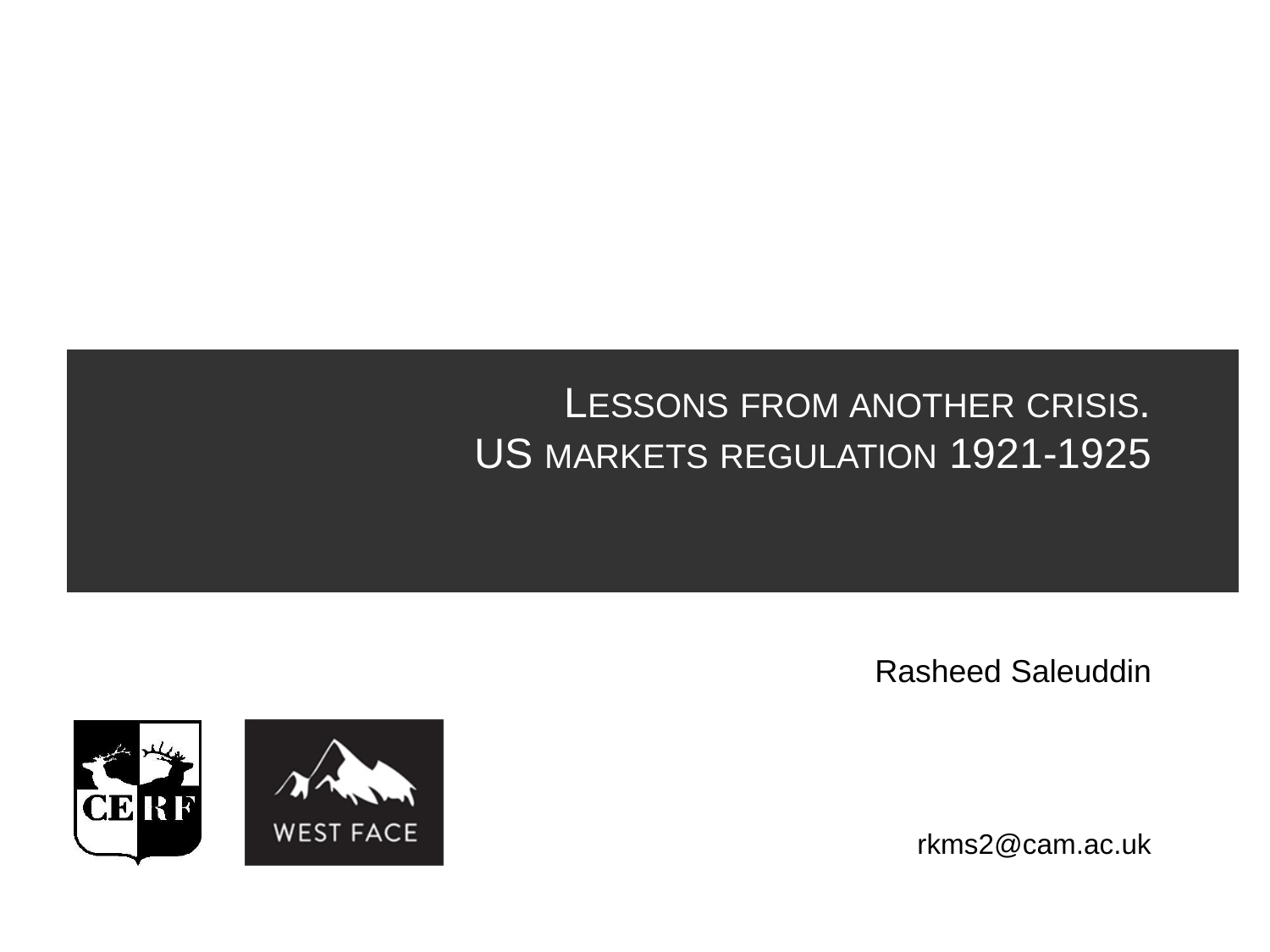

**Wheat price to farmers** 



- In 1920: Huge agricultural crisis
- The reaction was immediate: 'knee jerk regulation': 1921 First federal government regulation: 1922 Grain Futures Act and its administration
- Public record: **Failed attempts by government forces to heavily control or even shut down** the grain exchanges and therefore a victory of the self regulating free markets of Chicago



 $2.20$ 

2.00

1.80

1.60

1.40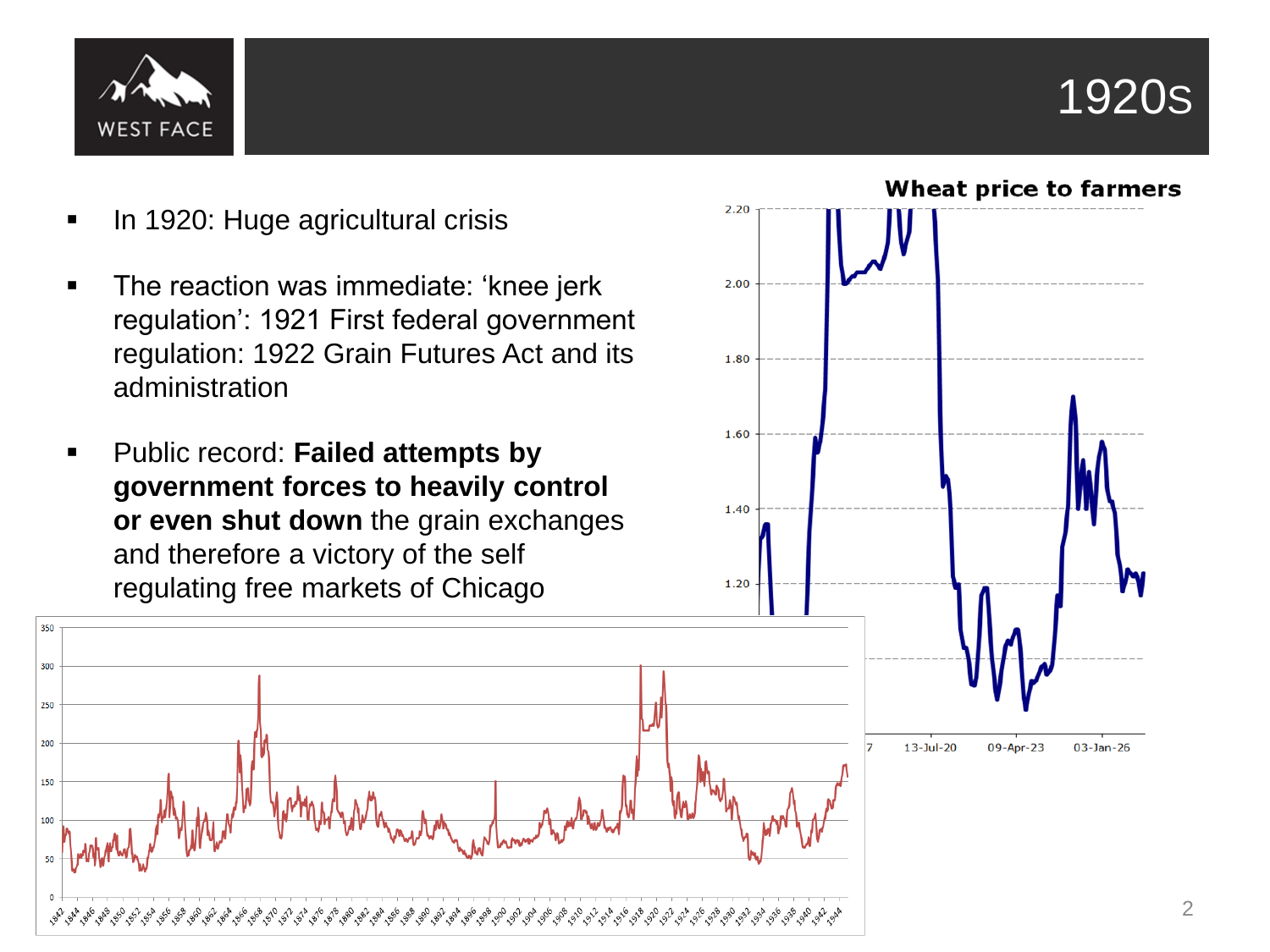

- **Case study: Informing on how governments and industry respond to financial crisis and what outcomes we can expect and why**
- 1920s saw the development of many of the **current** institutional characteristics of the exchange-traded derivatives markets
	- Reporting and monitoring of large positions in futures markets
	- **Modern clearing house (in Chicago)**
	- **Business conduct committees**

| <b>Top 30 Derivatives Exchanges</b>                 |                                   |                                      |                                  |                                         |                                  |
|-----------------------------------------------------|-----------------------------------|--------------------------------------|----------------------------------|-----------------------------------------|----------------------------------|
| Ranked by number of contracts traded and/or cleared |                                   |                                      |                                  |                                         |                                  |
| <b>Rank</b>                                         | <b>Exchange</b>                   | <b>Jan-Dec 2013</b><br><b>Volume</b> | <b>Annual %</b><br><b>Change</b> | <b>Dec 2013 Open</b><br><b>Interest</b> | <b>Annual %</b><br><b>Change</b> |
|                                                     | <b>CME Group</b>                  | 3, 161, 476, 638                     | 9.2%                             | 83,904,116                              | 19.66%                           |
| $\overline{2}$                                      | IntercontinentalExchange * #      | 2,807,970,132                        | 14.7%                            | 135,377,377                             | 12.93%                           |
| 3                                                   | Eurex <sup>*</sup>                | 2,190,548,148                        | $-4.4%$                          | 77.090.544                              | $-2.52%$                         |
| 4                                                   | National Stock Exchange of India  | 2,135,637,457                        | 6.2%                             | 7,786,961                               | $-40.60%$                        |
| 5                                                   | <b>BM&amp;FBovespa</b>            | 1,603,600,651                        | $-2.0%$                          | 56,666,689                              | $-11.10%$                        |
| 6                                                   | <b>CBOE Holdings</b> *            | 1,187,642,669                        | 4.7%                             | 351,428                                 | 18.86%                           |
| $\overline{7}$                                      | Nasdaq OMX *                      | 1,142,955,206                        | 2.5%                             | 7,196,312                               | 6.61%                            |
| 8                                                   | <b>Moscow Exchange</b>            | 1,134,477,258                        | 6.8%                             | 5,233,255                               | 37.80%                           |
| 9                                                   | Korea Exchange                    | 820,664,621                          | $-55.3%$                         | 2,683,821                               | 5.11%                            |
| 10                                                  | Multi Commodity Exchange of India | 794,001,650                          | $-17.3%$                         | 745,474                                 | $-68.47%$                        |
| 11                                                  | <b>Dalian Commodity Exchange</b>  | 700,500,777                          | 10.7%                            | 3,153,905                               | 39.23%                           |

WHY?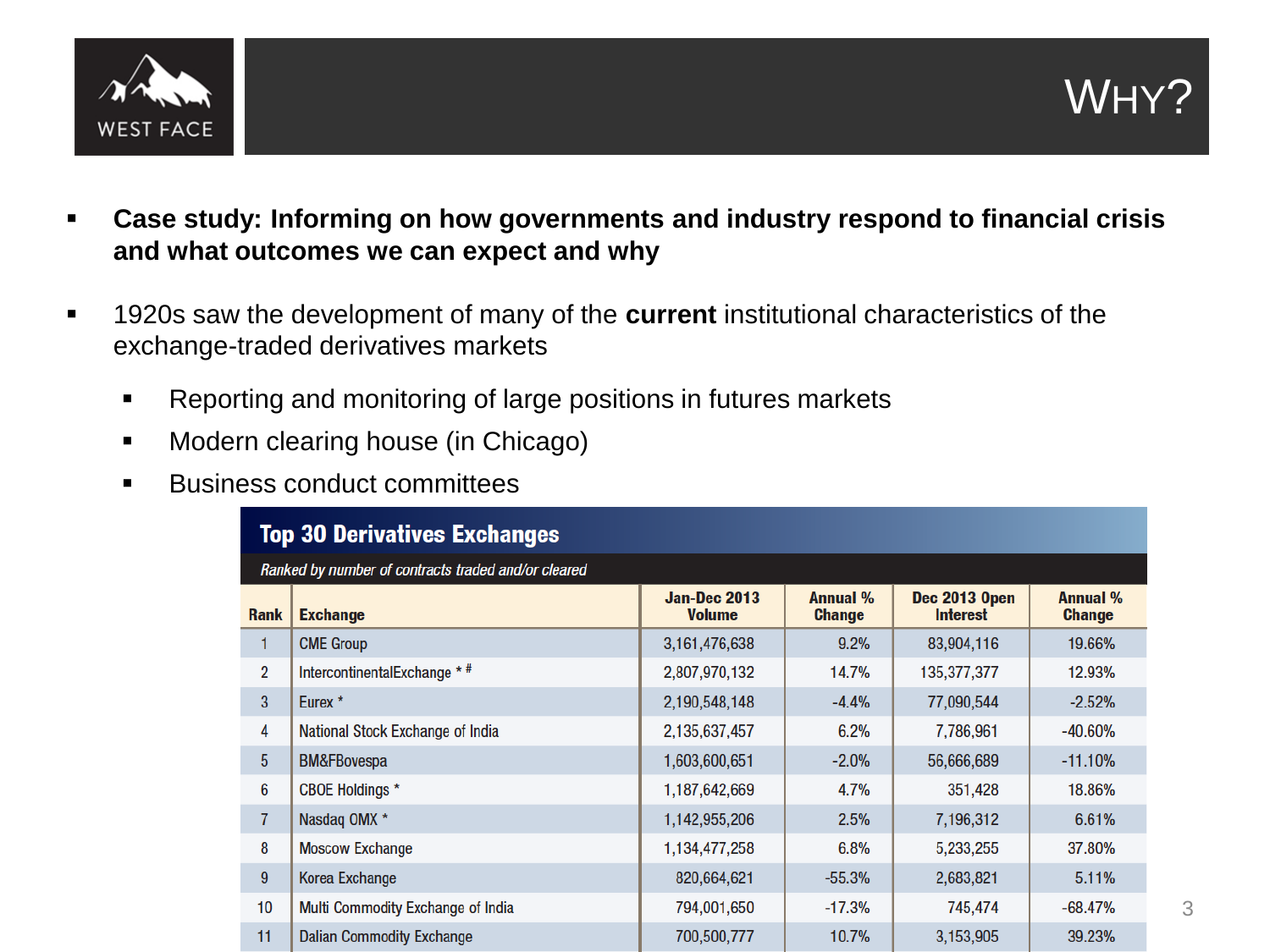

- Buyer agrees to take delivery of a pre-specified amount within certain grades of wheat at any time during the delivery month at today's contract price. (e.g. May 1925 Wheat 10,000 bu. at \$2.00/bu.)
- The majority of contracts are closed out before delivery.
- **EXED Markets were (are?) rife with manipulation**
- Trading takes place on an exchange, at the time a voluntary association of members. Nonmembers can trade through members
- Open outcry markets
	- Solving coordination problem centralised auction style market with few frictions
	- 'Futures exchanges …provide opportunities for...the establishment of efficient market prices'
- CBOT: Traded 22 bn bushels of grains by 1898 (many multiples of the total crop size)
- There can be no doubt that CBOT emerged from the interwar period with high market share and enduring institutions that were adopted by competitors and new markets. Is this *because* of the state or *in spite* of the state (or some combination)?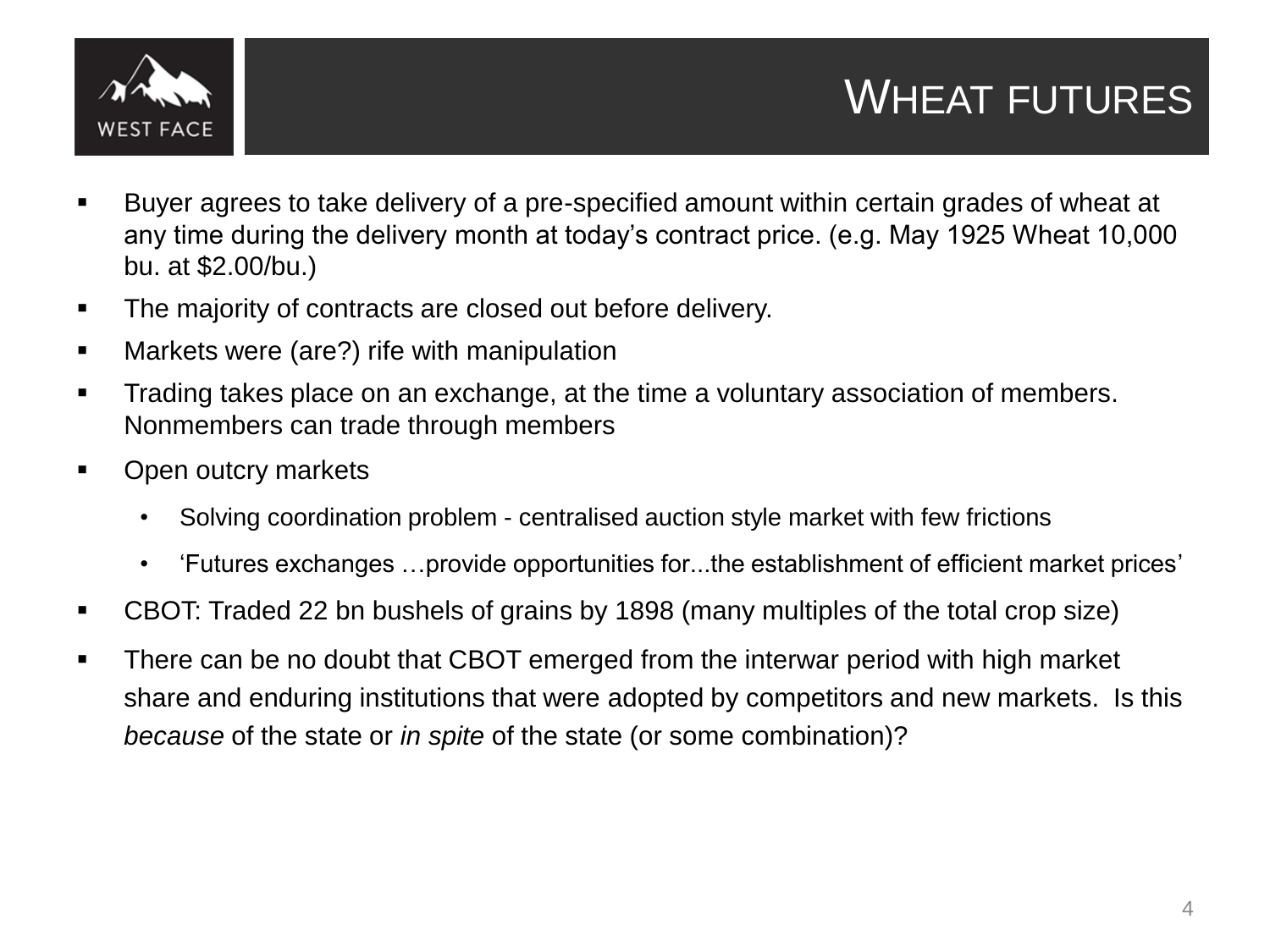

# THE GRAIN FUTURES ACT 1922

- Agricultural depression after the Great War
- **Pressure to do 'something' but I argue that pragmatism was destined to prevail**
- Grain Futures Act became law of 21 September 1922. Hastiliy passed update of the Futures Trading Act (HR 14657 Capper-Tincher Bill of 1921)
	- Prohibitive tax if not a designated contract market by the USDA
	- Reports required for 'special accounts' above a certain size
	- Established a new regulatory and information gathering agency reporting to the Secretary of Agriculture, the Grain Futures Administration
- Rules and regulations established in 1923
- No new regulation until 1936 (mild amendments adding cotton and protecting the small speculator), with no major changes until 1974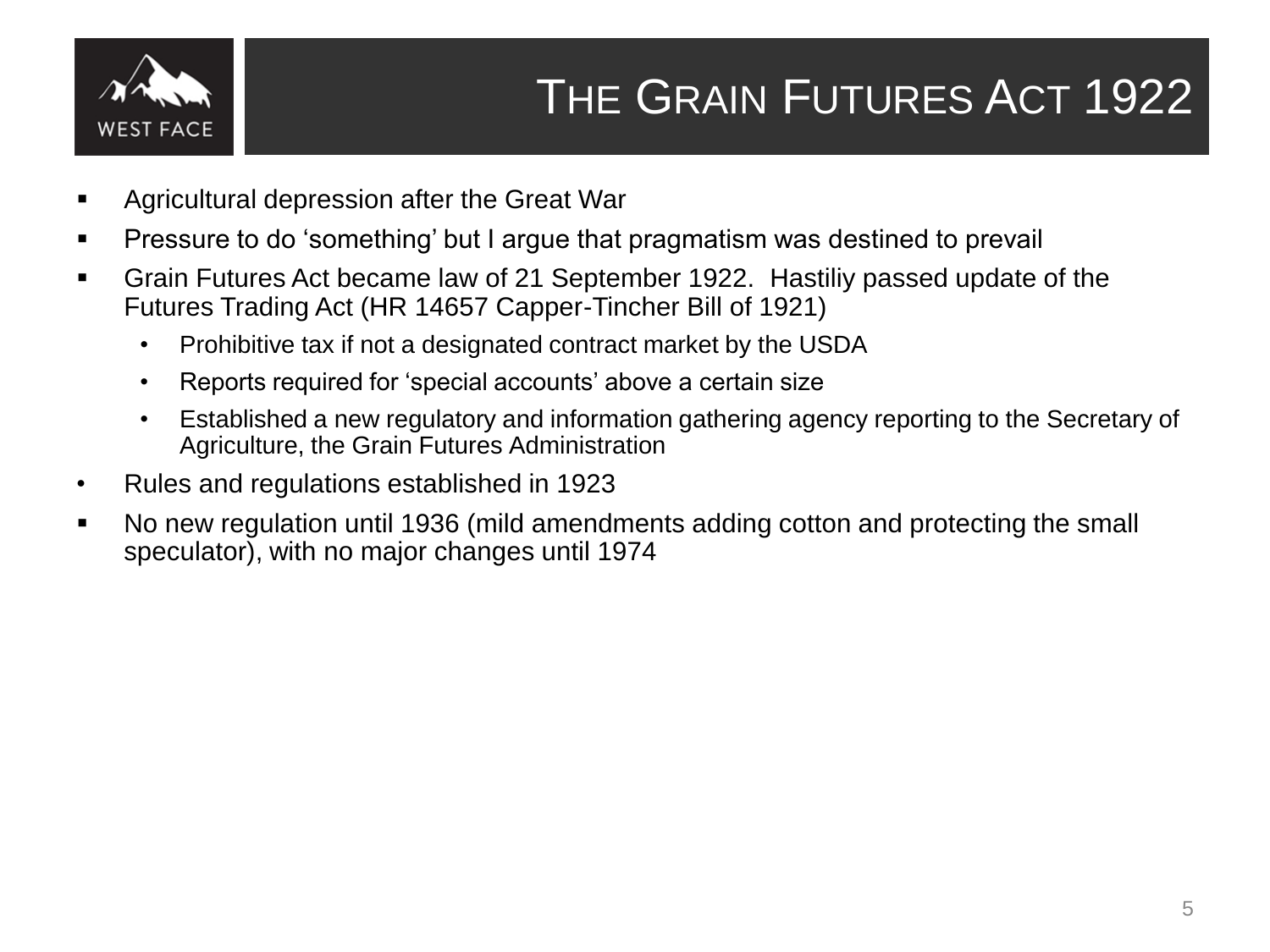

## ANTI FUTURES?

 '…909,000,000 [is the] loss the Chicago wheat gamblers have caused American wheat raisers in the last two months by gambling in futures… in the **biggest gambling hell in the world**… operated at the Chicago Board of Trade… Several weeks ago I began **work on measure to abolish** this injurious form of robbery and shall press this bill on the first day of the next Congress and **will undertake to put this den of thieves out of business**'.

> - Commercial and Financial Chronicle 16 Oct 1920 'Senator Capper declares against wheat futures'.

- On the passage of the Act 'The grain gamblers have made the exchange building in Chicago the world's greatest gambling house. Monte Carlo or the Casino at Habana are not to be compared with it' - 61 Cong. Rec. 4761, 4763 (Aug. 9, 1921) (remarks of Sen. Capper).
- 'Gambling' tirade by Capper used by some to claim that what these 'populist orators' 'lacked in economics they certainly made up for in elocution' (Stassen 1982).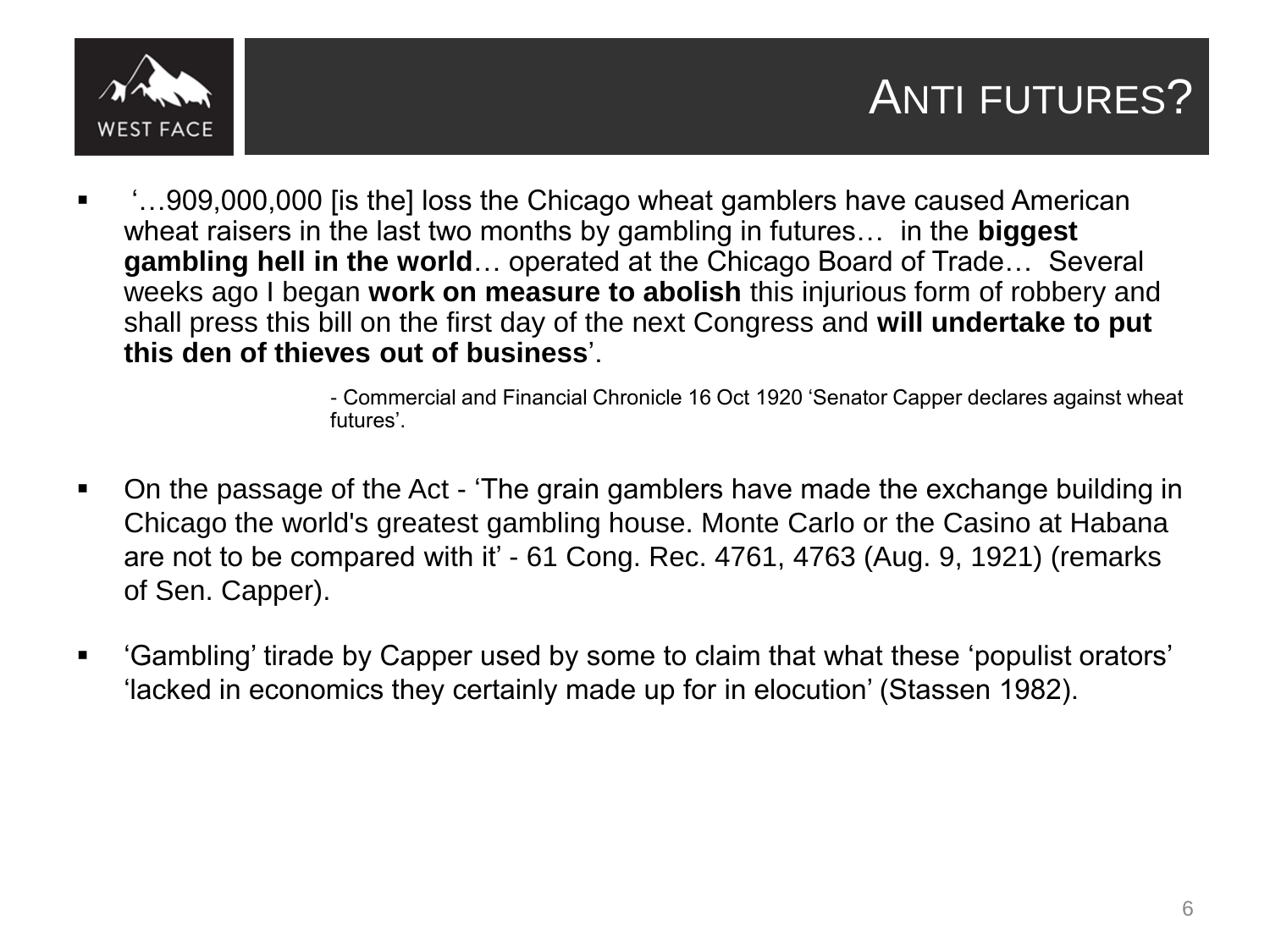### **THEORY**



- Political and administrative theory
	- "It is not far from the truth to say that Congress in session is Congress on public exhibition, whilst Congress in its committee rooms is Congress at work." - Woodrow Wilson 1885
- Cox and McCubbins 'Agenda Power in the US House of Representatives 1877 to 1986 '
- Theory predicts that policy is not made publicly but (especially true at the time) the powerful Congressional Committees in consultation with technocratic elite and industry

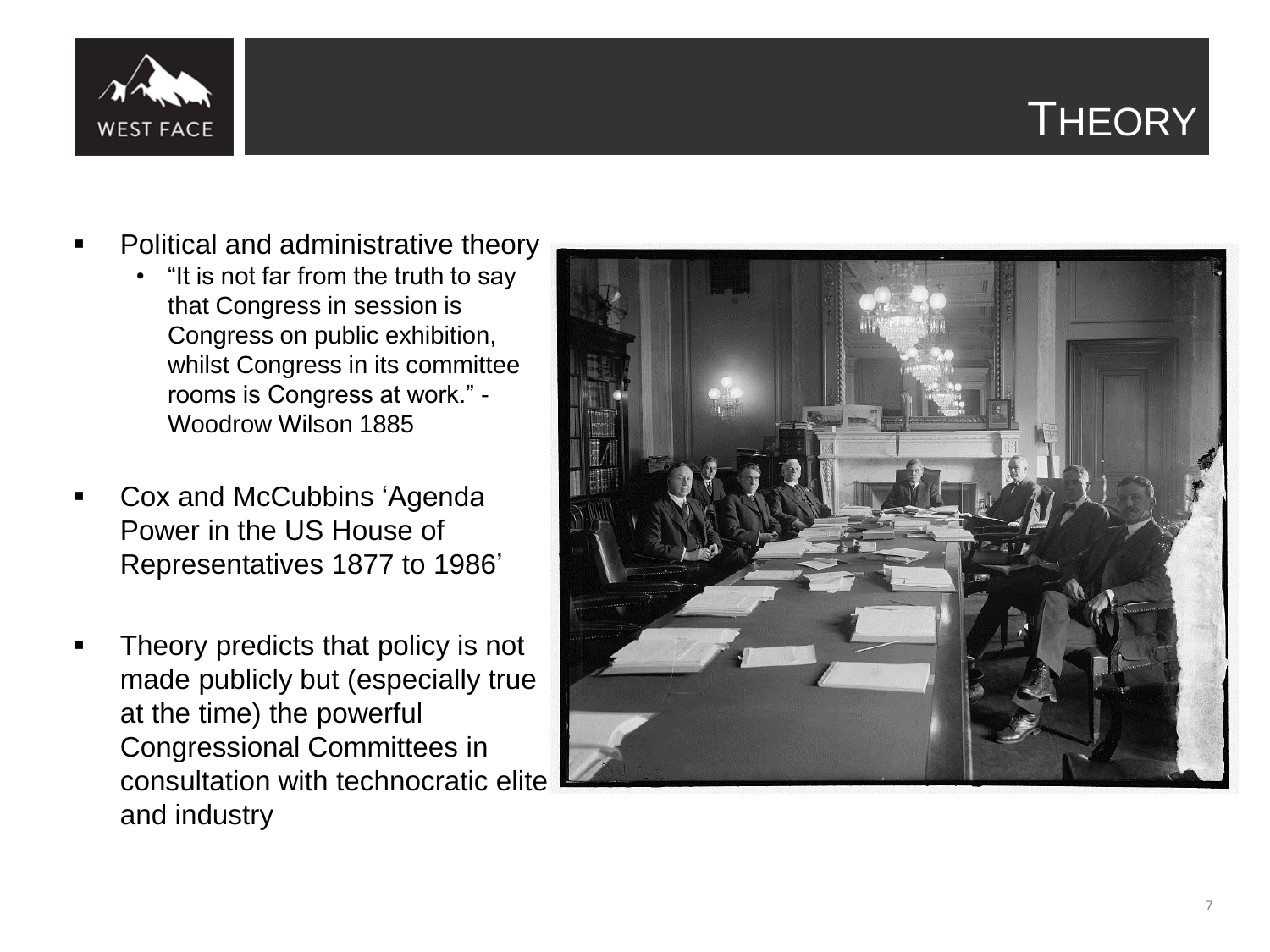

#### **THEORY**

- **Exercise Economic theory of regulation** 
	- Many interests vying for government intervention, but it is often the industry itself that can best lobby for protection
	- '…regulation is acquired by the industry and is designed and operated primarily for its benefit' (Stigler, 1971 p. 1).
	- Both the regulations and the regulators may be 'captured' by industry interests
- Alternatives to self regulation as being in the public interest
	- Traders are rent seeking and/or can enter into manipulation as maximising their own utility (Pirrong 1995)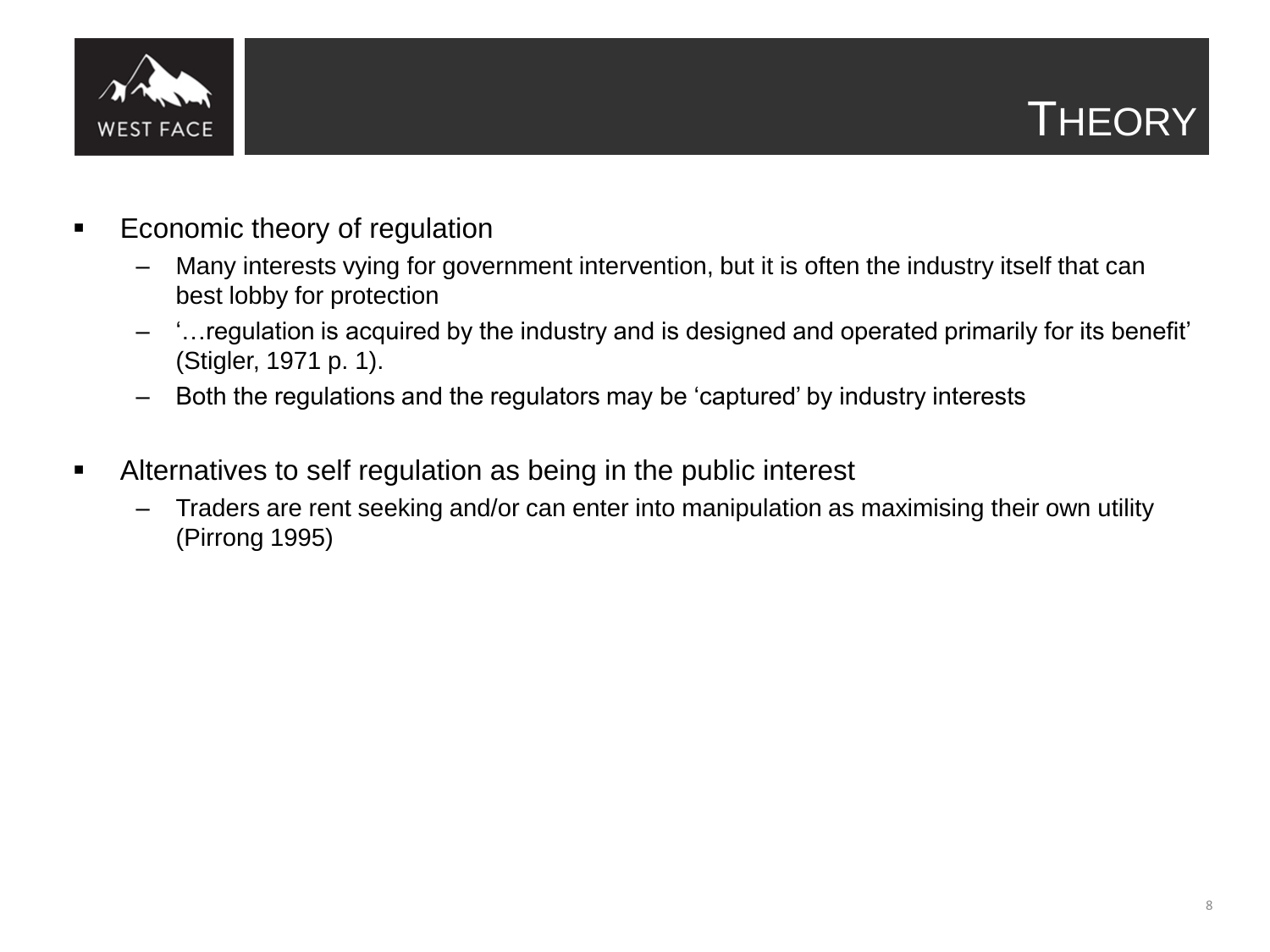

## CBOT IN PRIVATE

- '[Capper's 'gambling hell'] tirade … in no respect had reference to legislation enacted by the adoption of his bill'
- :…no good end was to be achieved by a long dissertation in denial of his charge'
- 'The plain and simple facts are … the bill is drafted substantially as we wished'
- '…we forced a compromise…'
- 'As they yielded substantially to us on the substance… I do not see how we could have acted differently'.
- 'a sentiment in Washington that some legislation should pass', so the Act 'removes the popular clamor'
- 'very likely prevent onslaught against us in the different State legislatures'
- 'it will be well to explain to our exchange friends… our passivity.'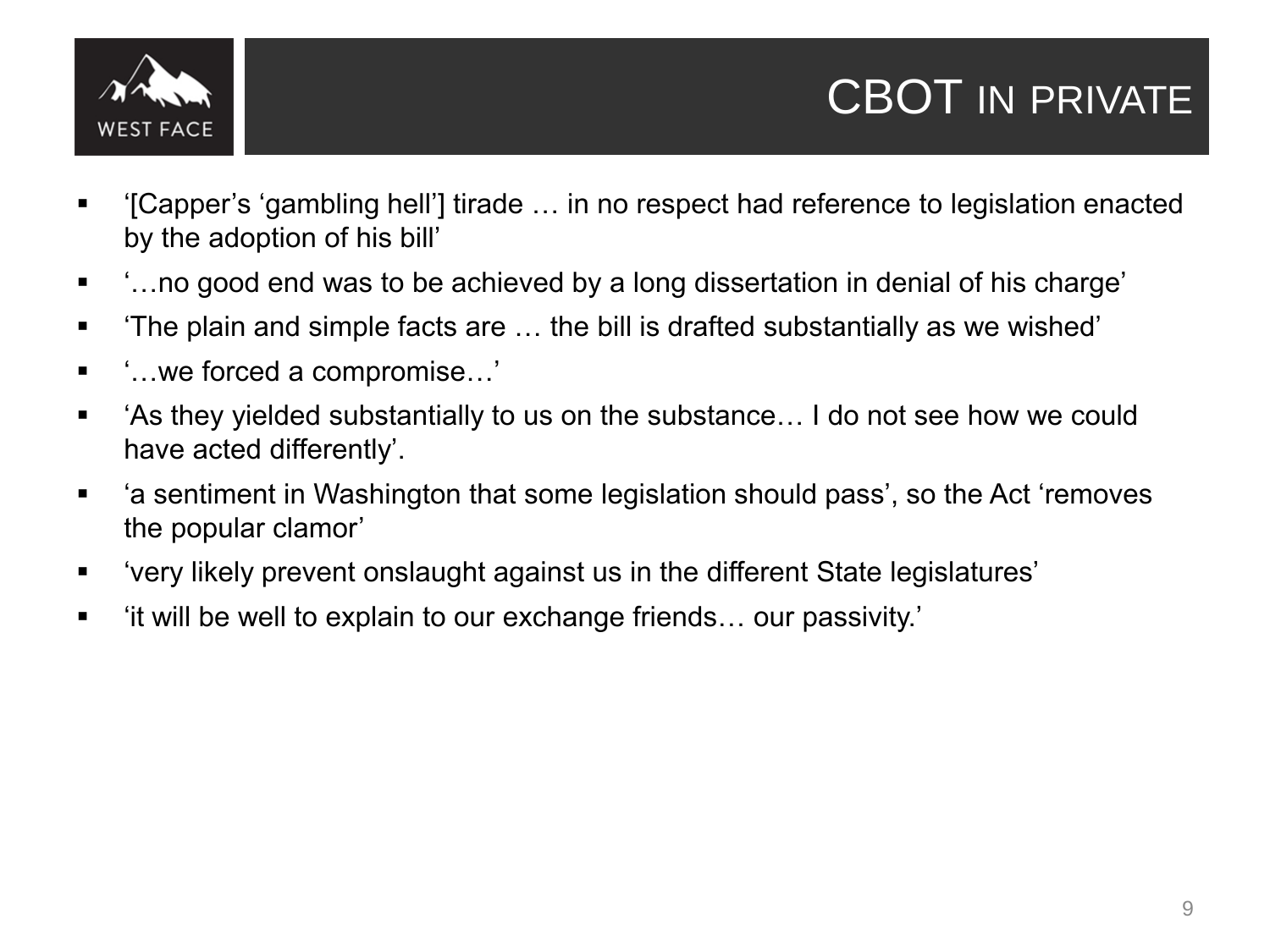## CBOT LOBBY

- CBOT lobby had support in powerful places such as with Herbert Hoover
	- CBOT regularly met with President Hoover and the Sec. of Ag.
	- When it go particularly egregious, politicians got upset. 23 Dec 1929 III.16.15 When Secretary Legge met with lobbyist Barnes and his grain men, he was hauled before senate committee for it.
- CBOT asked to recommend GFA heads and officials 21 June 1923 III.660.1
	- Was CBOT's idea during lobbying
	- So on the ground enforcement captured even before it started
- CBOT allowed to make exchange-friendly changes to detailed rules and regulations. (2 June 1923 III.667.2)
- CBOT exec happy with Act: fought with members and directors, who wanted to have the Act overturned and new legislation put in its place (III.11.9 7 May 1924).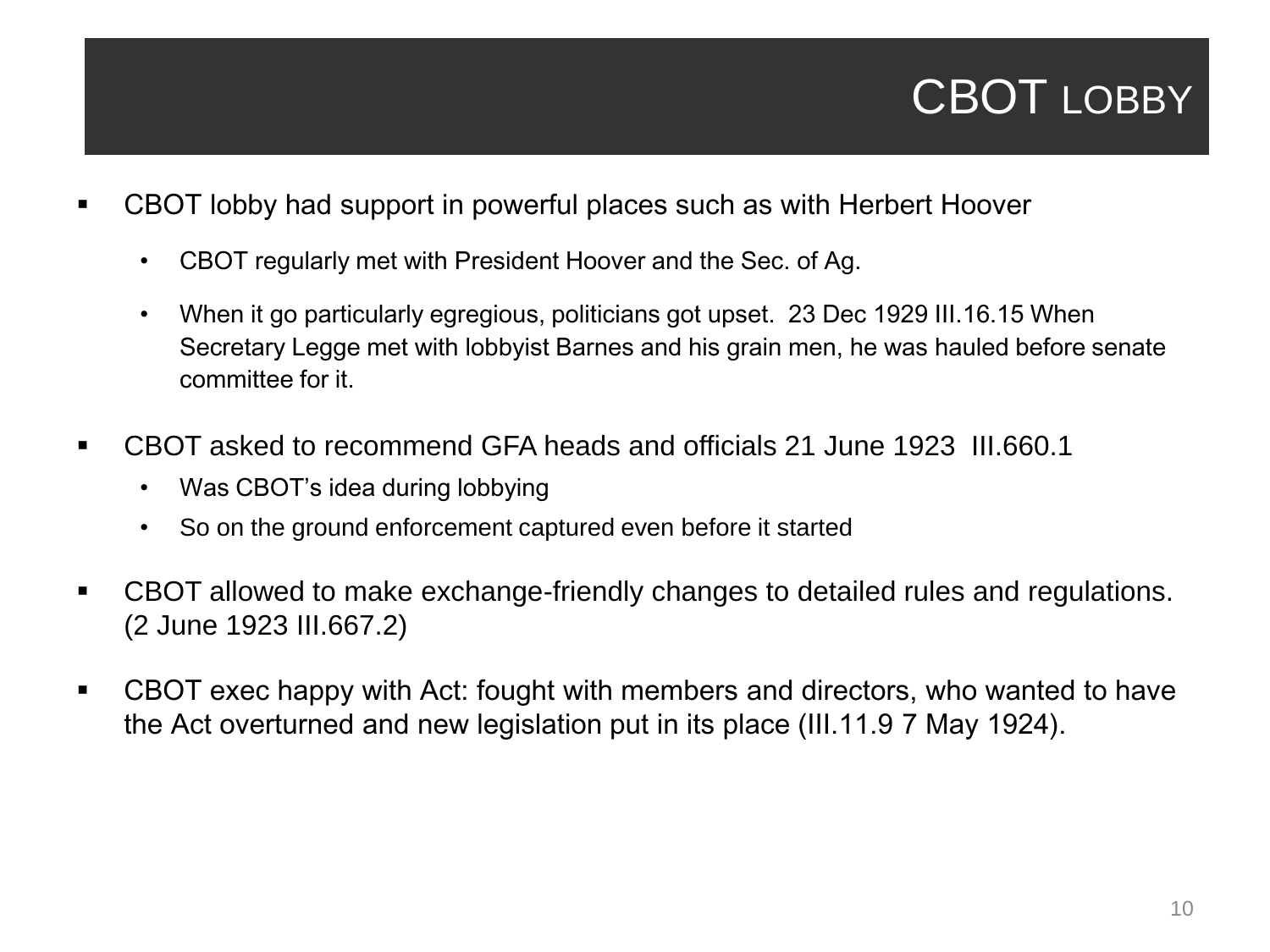



- GFA / Sec of Ag. Were able to cajole CBOT members into accepting **two of the most fundamentally important elements** of the modern futures markets.
	- Clearing house and BCC
	- **Regulations written in collaboration with the CBOT**
- Act of 1922 strengthened the CBOT **grain futures monopoly** (CBOT designated a contract market)
- Act legitimised but also fully legalised futures trading.
	- Federal regulation preferable to state regulation 'shambles' (III.16.7 29 April 1925)
	- CBOT officially recognized as 'in the public interest' and futures legally supported
	- CBOT had been spending a great deal of money providing its top legal talent to legitimacy challenges in the courts (members' delinquent clients). (Eg III.91.2).
	- Protected from anti-futures bills at state level, as well as now supported in civil claims that sought to set aside loss claims on 'gambling' grounds
	- Elimination of bucket shops decreased anti-futures sentiment
- **Prevented additional regulation** 
	- Farm groups felt that 'something' was being done, so eased protests.
	- Information gathered showed that speculation was not a major factor in macro cycle price moves.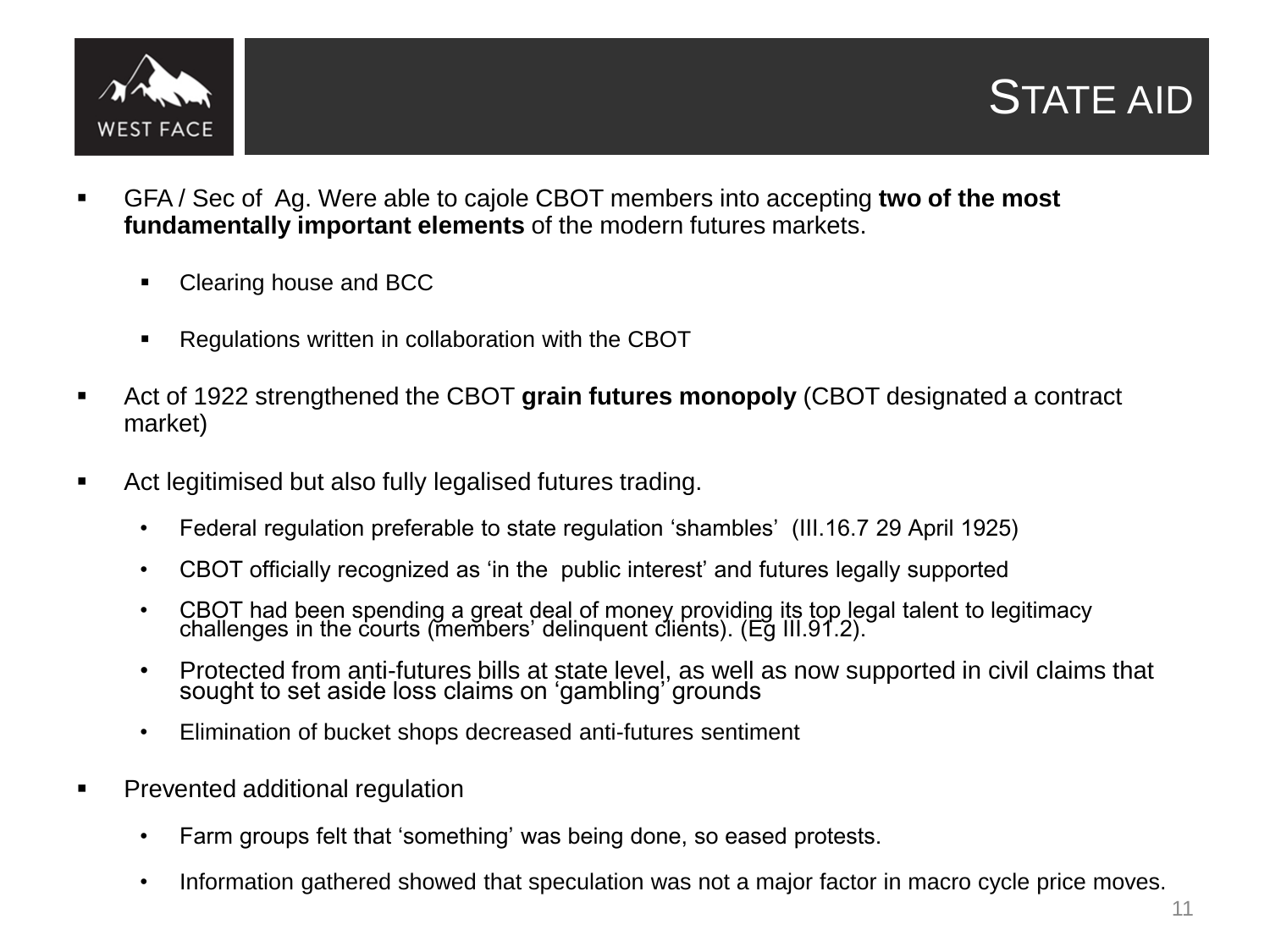

## CASE - MODERN CLEARING

- Executive made several unsuccessful attempts to establish modern CH
	- Board rejected clearing in 1920 'would never work'
	- 1924-1925: Powerful members such as Armour Grain against
- 10 July 1925: Board President Carey wanted Secretary Jardine to 'order' the CBOT to start a modern clearing house for its own good (III.11.9).
- On 30 July 1925, President Carey begs Jardine to 'support' the CH to counter powerful anti-CH interests.
- On 15 Aug 1925, Jardine officially threatens CBOT with 'legislation' if CH not enacted (III.11.9)

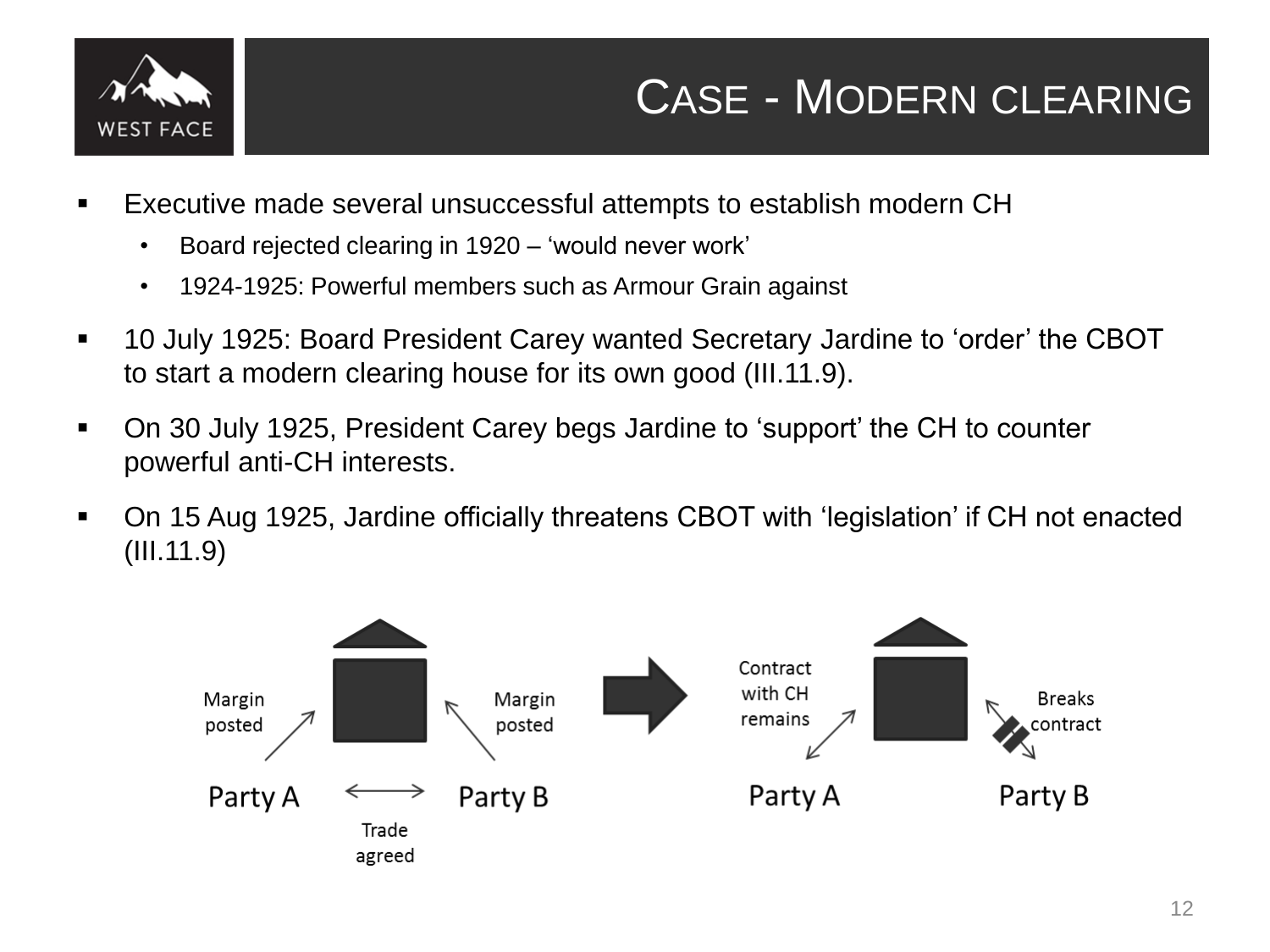

#### PARALLELS TO TODAY

- Requires clearing houses for most OTC derivative transactions
- Resulted in increased (monopoly?) powers to the survivors such as JPMorgan and BAML
- Actual rules are being watered down through consultation with industry or other lobbying
- Re-legitimization of the financial markets as important for the real economy
- Regulation focused on where the accident happened (US subprime securitization vs wheat), but on other potential problem areas (e.g. sovereign risk and money market funds).
- Focus on transparency as cure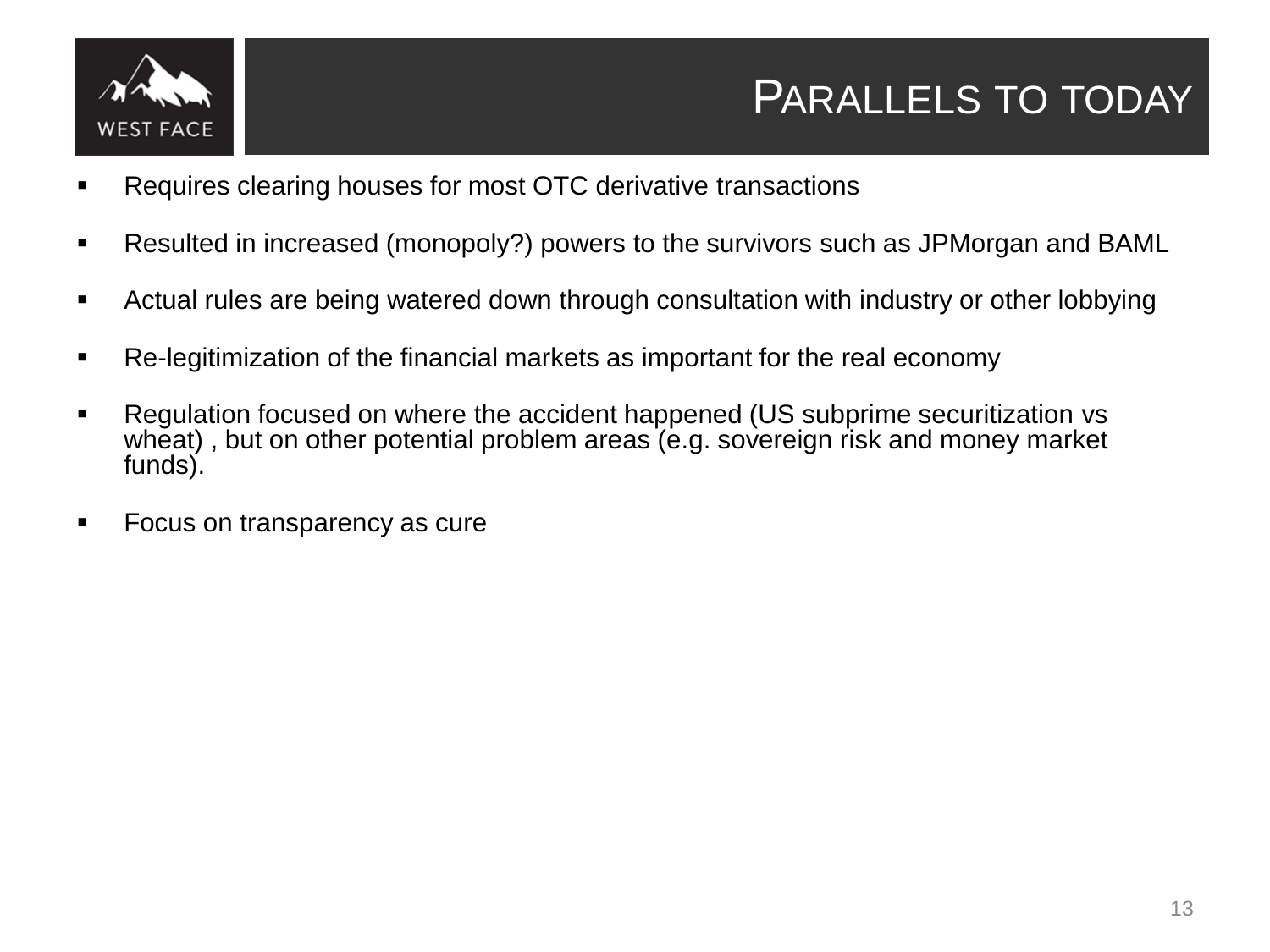

- Exemptions for 'high quality' securitisations (prime mortgages), or for 'transparent' or 'standardised' transactions
- **Discourse of the essential-ness of securitisation**
- Public support for the risky and or for funding
- What to stress test? Subprime experience? European mortgage experience? Where is the next crisis going to come from?
- Roll back of higher capital requirements
- Transparency is always the answer (but transparency was not the problem transparency of investors in securitisations was!)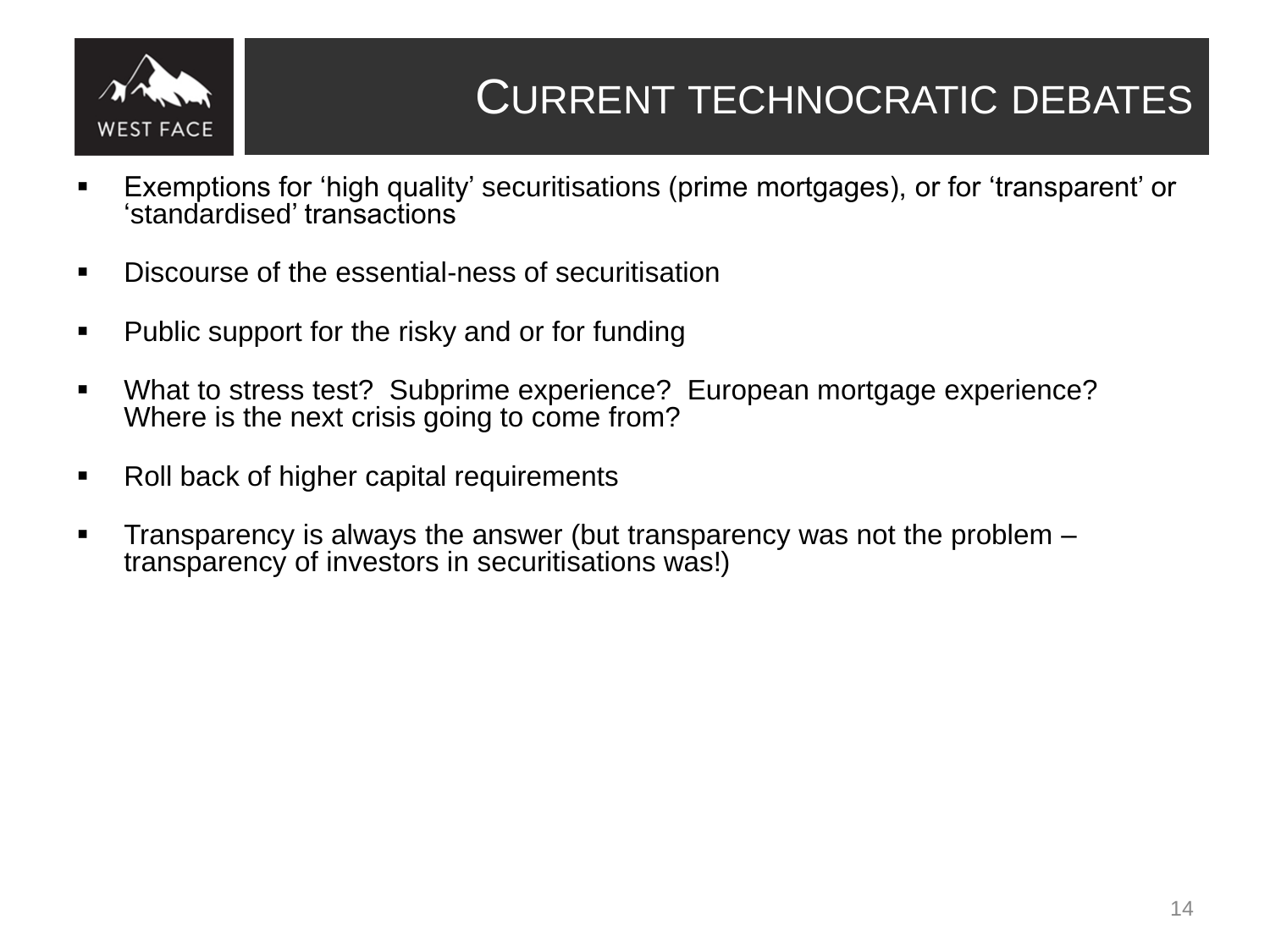

**Pavolvian response and the pushback for securitisation capital** requirements